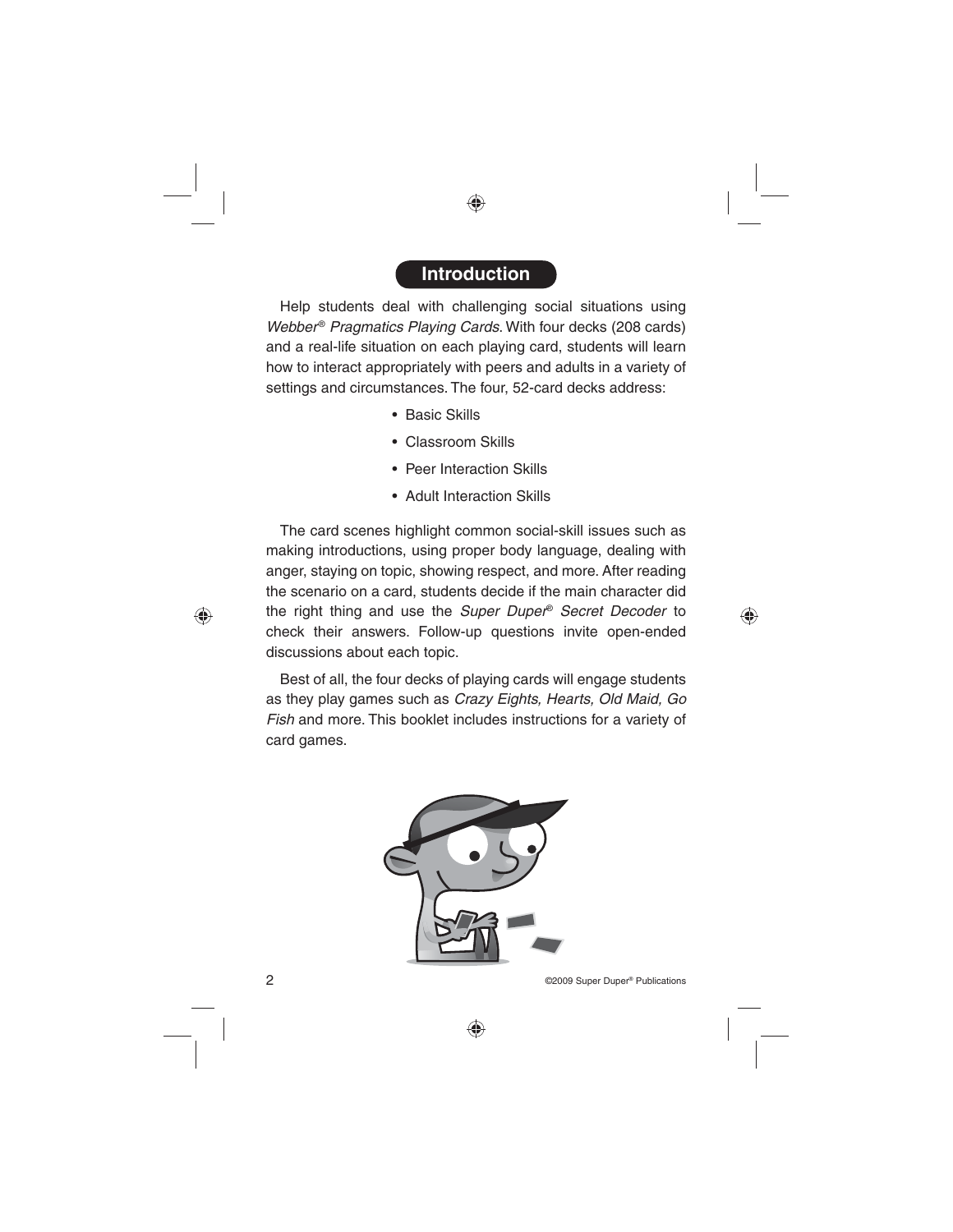# **Practicing Good Pragmatics**

When you're introducing the Webber<sup>®</sup> Pragmatics Playing Cards to students, be sure to discuss the four basic components of pragmatics: verbal language, gesture, affect, and gaze.

The verbal language component includes the words, phrases, and sounds people use to communicate. The ability to adapt language to suit various social situations can often affect how a child shows respect, politeness, empathy, and more. For example, one would likely use different words and phrasing when speaking to a classmate versus a teacher.

Gesture involves using the hands, legs, body, and head to communicate. How people present themselves nonverbally often affects first impressions. Standing too close to someone, poor hygiene, and using an inappropriate facial expression are examples of body language that can negatively affect a conversation.

Also, teach students to stay conscious of how they "affect" their speech. Affect refers to the tone of voice, emotion, and rate of speech people use in social language. Failure to control these aspects of communication can contribute to negative impressions regardless of what is actually being said.

Gaze is another vital component of social language. If a student uses too much or too little eye contact, it can generate discomfort in the person with whom he/she is conversing. Teach students that eye contact is a way of showing someone that he/she has your attention, but that it can also make someone feel uncomfortable if the eye contact is held for too long.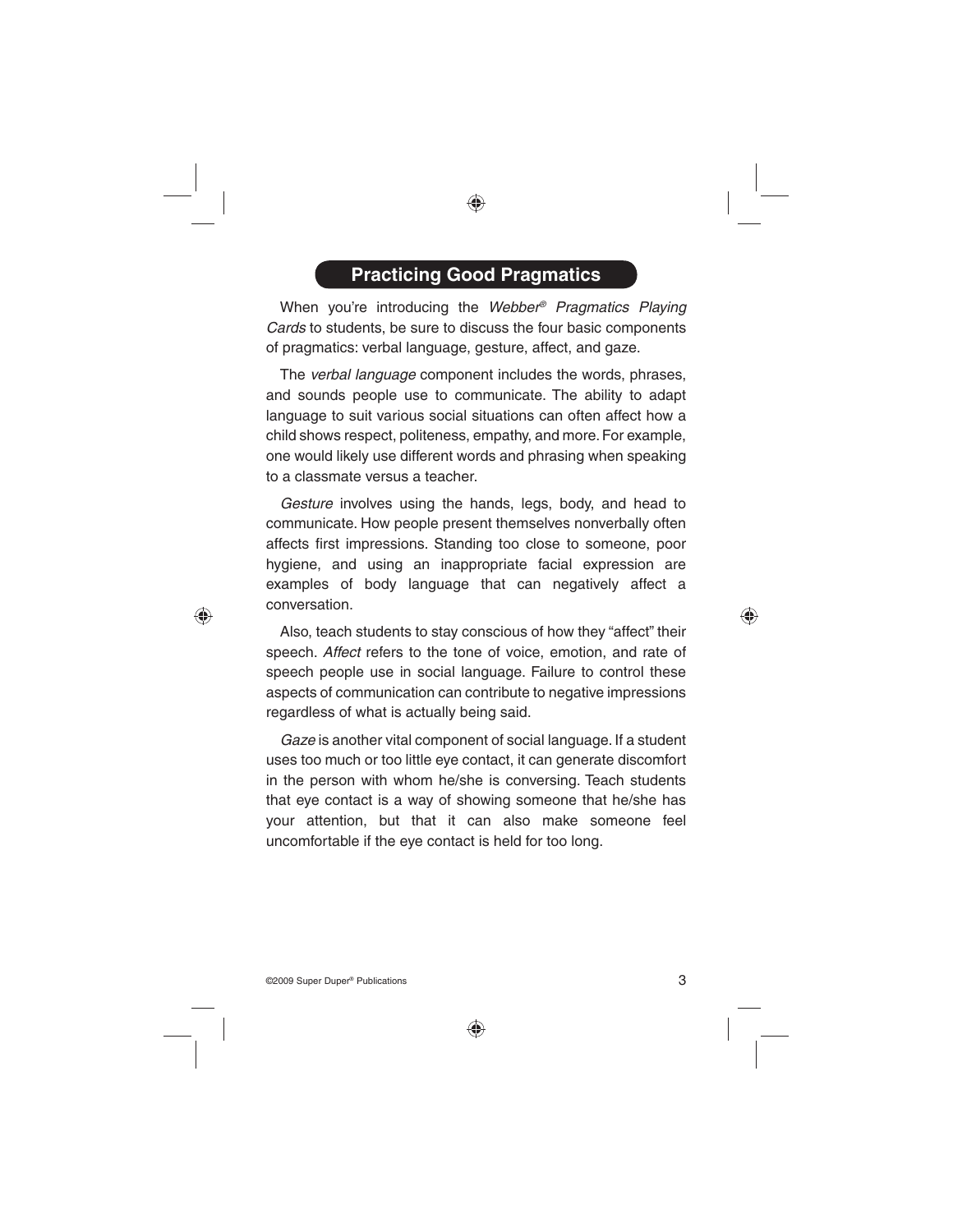# **Card Game Vocabulary**

**Discard Pile:** A stack of cards, usually in the center of the table, made from cards that players remove from their hands.

**Face Card:** A jack, queen, king, or ace.

**Hand:** The cards dealt to each player.

**High Card:** The card with the highest value (from lowest to highest: 2, 3, 4, 5, 6, 7, 8, 9, 10, Jack, Queen, King, Ace).

Note: An ace is sometimes played as the card with the lowest value.

**Rank:** A playing card's value based on its number (2, 3, 4, 5, etc.) or letter (J, Q, K, A).

**Suit:** The symbol on each playing card (hearts ♥, diamonds ♦, spades ♠, or clubs ♣). There are 13 cards of each suit in a standard 52-card deck.

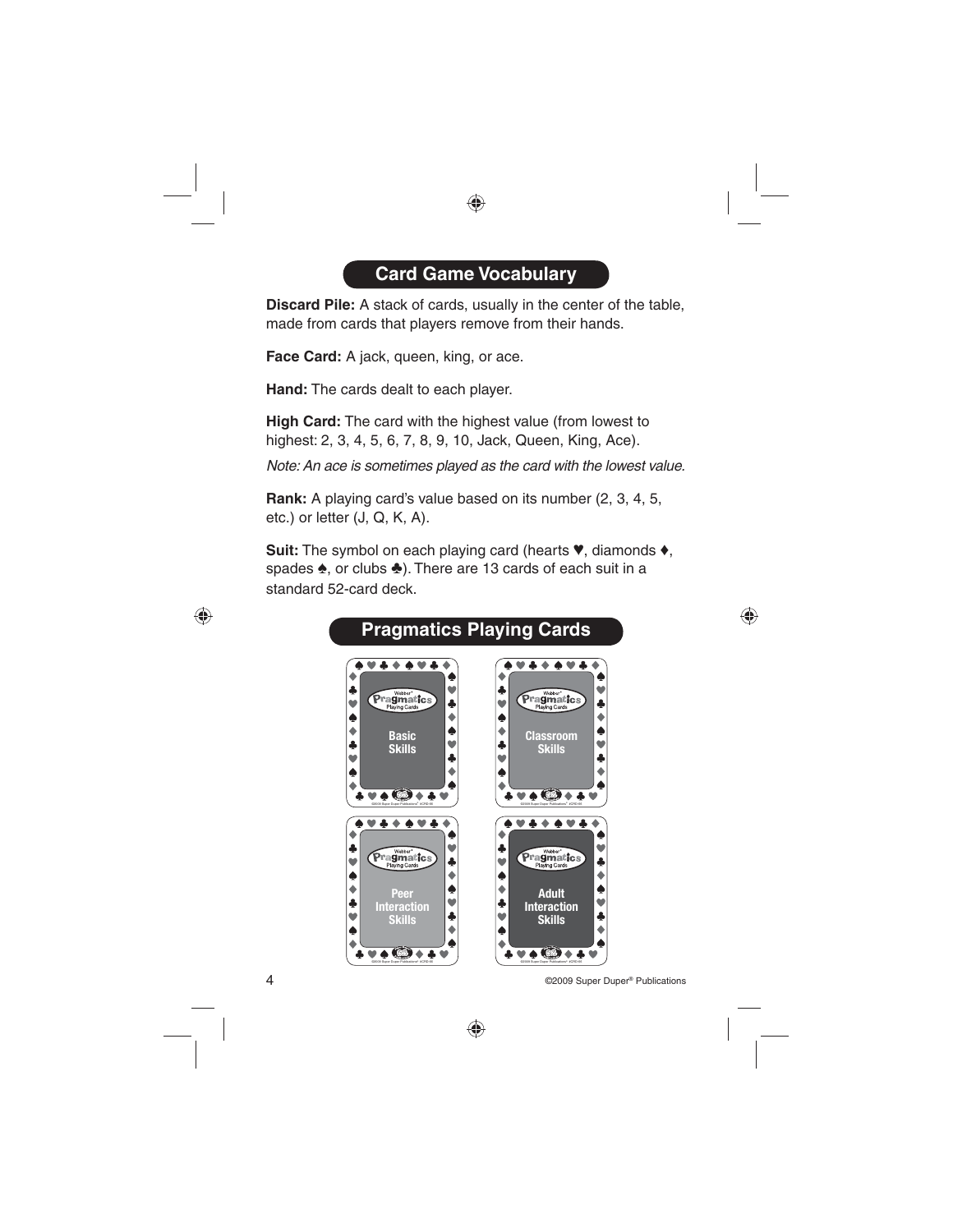### **Simple Games**

#### **Climb the Ladder**

Deal all cards to both players. Starting with aces, players take turns reading the situations and answering the questions on cards in order of rank. For example, after all aces are played, players move on to twos, then threes, etc.

#### **Suits**

Deal all cards. Decide on a suit for the round (hearts, clubs, diamonds, or spades). For example, if the suit is "hearts," players take turns reading the situation and answering the question from hearts cards only until all of those cards are gone from their hands. Whoever discards the last heart card gets to keep the whole pile. Pick a different suit for the next round.

#### **Hide-a-Card**

Hide cards around the room. Players take turns looking around the room while you (or other players) give them clues to find a card. When a player finds a card, he/she reads the situation and answers the question.

#### **Turn Takers**

Deal all cards. Each player takes a turn reading a situation from his/her hand. The other players take turns answering the questions from the reader's cards.

#### **Team Work**

Assign players to teams. Deal all cards. Each team takes turns answering a question read by another team. The teammates discuss their answer before they respond.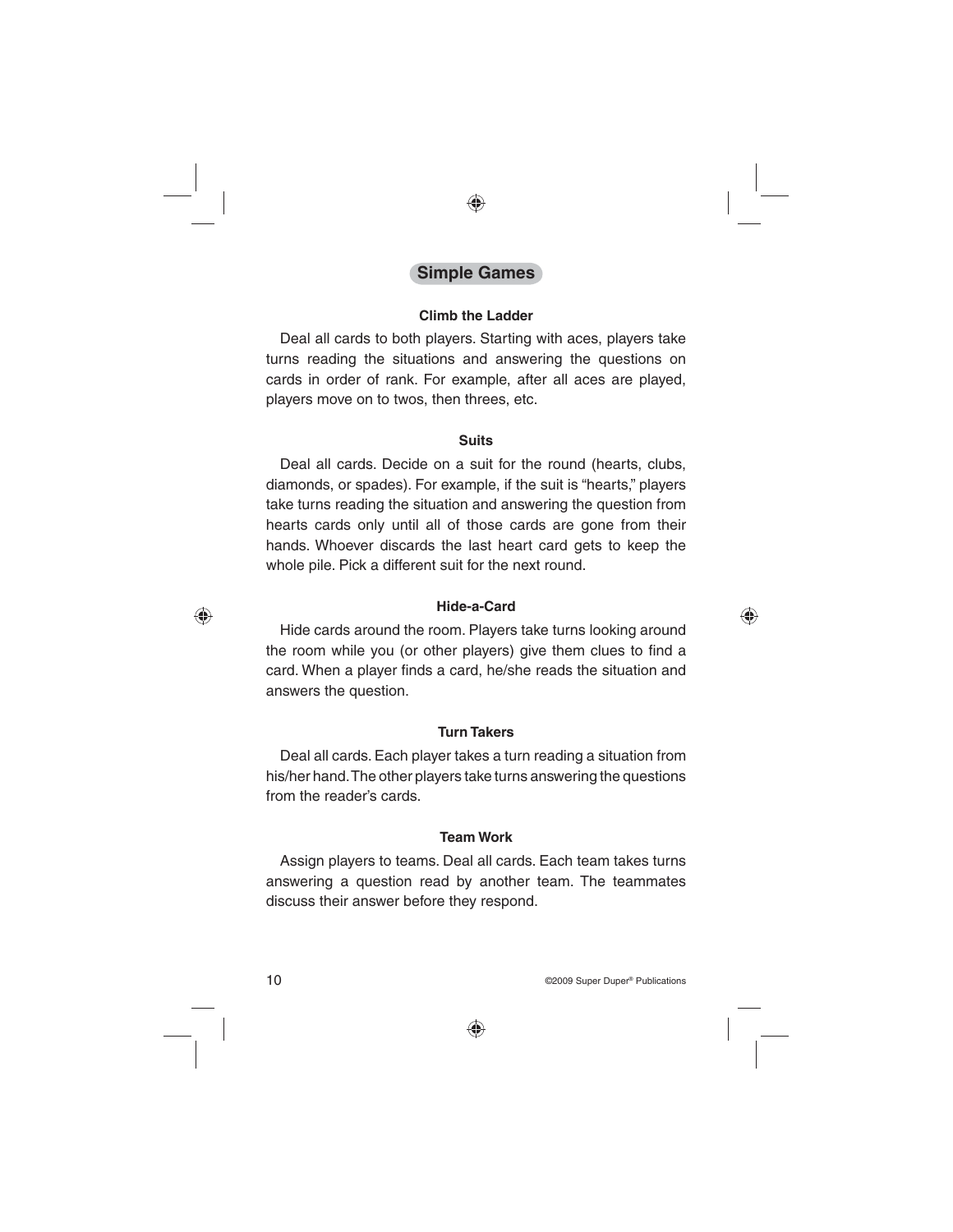# **Card Topics**

### **Basic Skills**

| A  | Body Language                   |
|----|---------------------------------|
| 2  | <b>Accepting Criticism</b>      |
| 3  | Accepting "No"                  |
| 4  | Apologizing                     |
| 5  | Introductions                   |
| 6  | Dealing with Fear               |
| 7  | Dealing with Anger              |
| 8  | <b>Taking Turns</b>             |
| 9  | <b>Showing Respect</b>          |
| 10 | <b>Accepting Consequences</b>   |
| J  | <b>Expressing Feelings</b>      |
| Q  | <b>Using Humor</b>              |
| κ  | Staying On and Switching Topics |

### **Classroom Skills**

| A  | <b>Asking Questions</b>         |
|----|---------------------------------|
| 2  | Getting the Teacher's Attention |
| 3  | <b>Accepting Compliments</b>    |
| 4  | <b>Giving Compliments</b>       |
| 5  | Dealing with Success            |
| 6  | Dealing with Failure            |
| 7  | <b>Group Participation</b>      |
| 8  | Asking for Help                 |
| 9  | <b>Asking Permission</b>        |
| 10 | <b>Expressing an Opinion</b>    |
| J  | Giving Information              |
| ი  | Dealing with Embarrassment      |
| κ  | Listening                       |